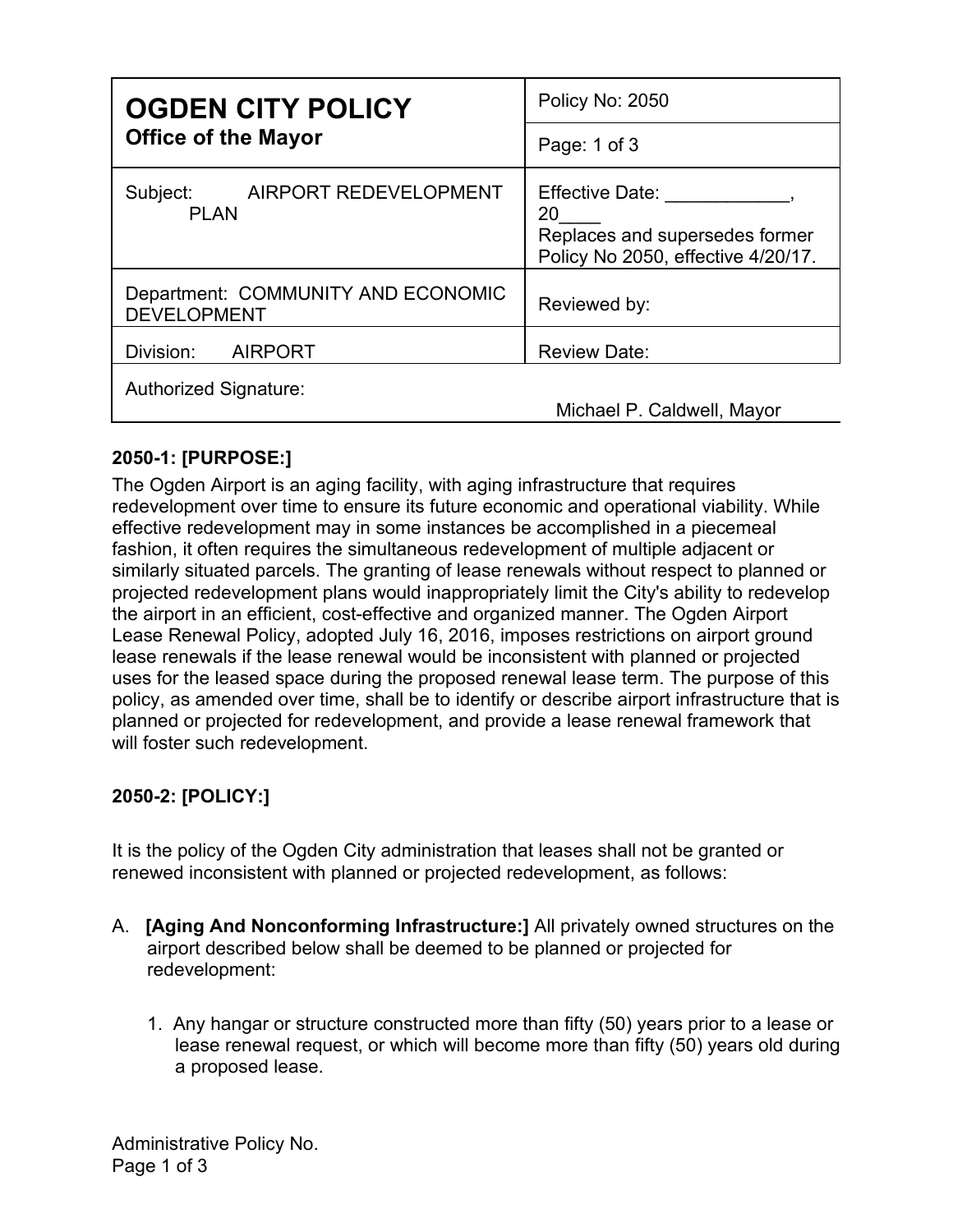- 2. Any hangar or structure with unrepaired structural defects upon termination of a prior lease.
- 3. Any hangar or structure that does not meet current Building, Development or Zoning Codes, and was constructed or structurally modified in violation of Building, Development, or Zoning Codes in effect at the time of such construction or modification.
- B. **[Redevelopment Project Areas:]** All privately owned structures on the airport in redevelopment project area locations described below are planned or projected for redevelopment:
	- 1. Airport Terminal [Parking Expansion] Project Area: Areas immediately North and South of the current airport terminal [parking area], as depicted in Exhibit A of this section.
- C. **[Lease Renewal:]** An airport parcel that is planned or projected for redevelopment, including those described in this policy, should not be leased or be subject to a lease renewal inconsistent with City redevelopment plans. However, a lease for such a parcel may be renewed, or a new lease granted, for a term ending prior to redevelopment, as follows:
	- 1. Known Redevelopment Date: If there is a firm redevelopment start date established by the City for a parcel, then a lease or lease renewal may be granted for a term ending before the redevelopment start date, but not to exceed a term of five (5) years.
	- 2. Redevelopment Date Unknown: If a redevelopment start date has not been established by the City, a lease renewal of five (5) years or less may be granted, subject to termination of the lease upon ninety (90) days' notice of termination by the City to the tenant.
	- 3. Five Year Term Limitation: A lease for a parcel planned or projected for redevelopment shall not be renewed, or a new lease granted, for a term of more than five (5) years.
- D. **[Nonexclusive:]** This policy shall not exclude or limit redevelopment or change of use of airport parcels not described herein. The City reserves the right to declare other parcels not described herein as planned or projected for redevelopment, or subject to a change in use.